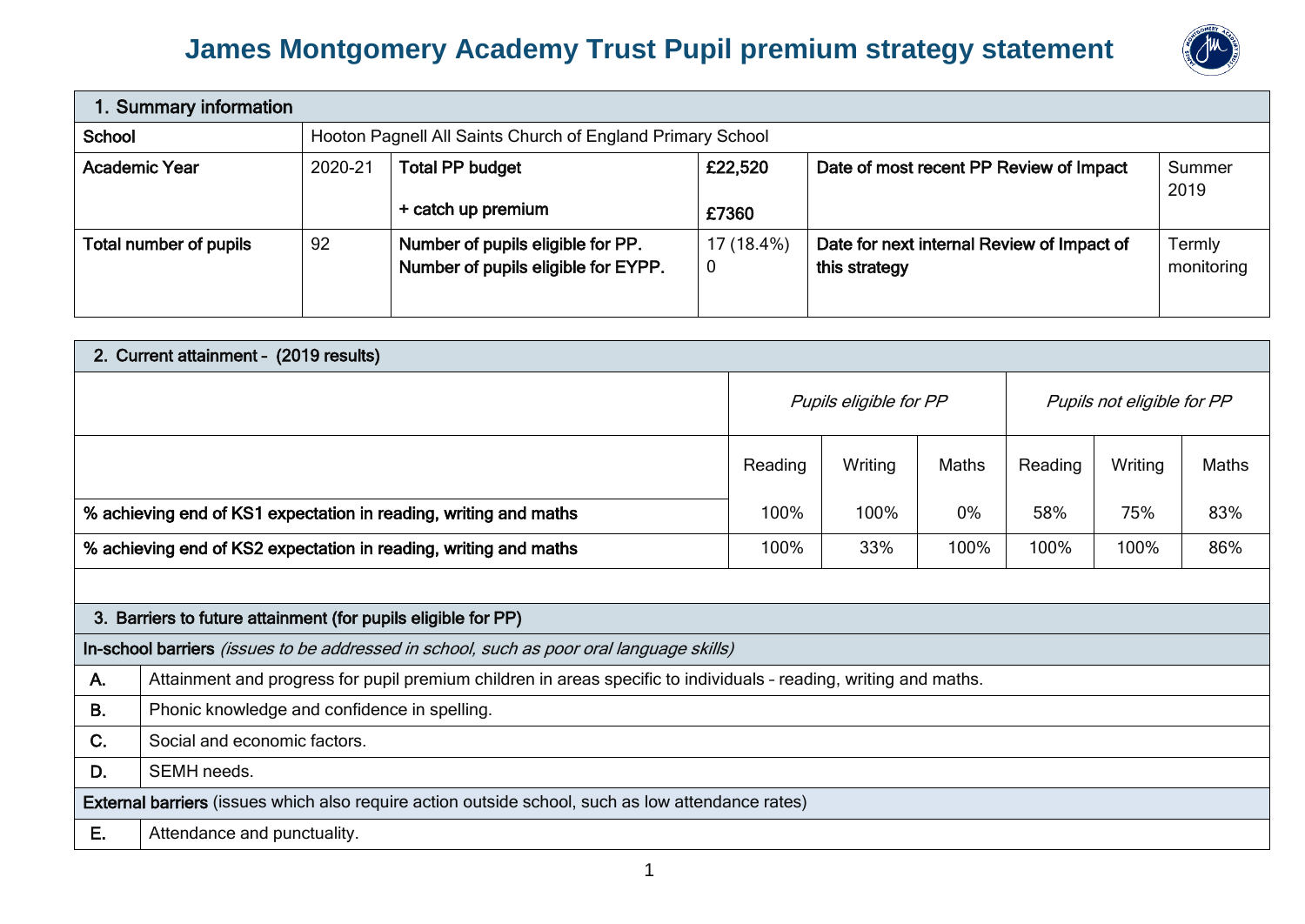|           | 4. Desired outcomes (Desired outcomes and how they will be measured)                                                 | Success criteria                                                                                                                                                                                                                                                                                                                                                                                                    |
|-----------|----------------------------------------------------------------------------------------------------------------------|---------------------------------------------------------------------------------------------------------------------------------------------------------------------------------------------------------------------------------------------------------------------------------------------------------------------------------------------------------------------------------------------------------------------|
| Α.        | To identify target areas for individual children and put specific plans in place to diminish<br>gaps.                | PP Children will make rapid progress across all<br>$\bullet$<br>curriculum areas.<br>High attaining PP children will achieve Greater<br>$\bullet$<br>Depth.<br>Where PP children have low entry levels and/or<br>SEND the gap will diminish as a result of<br>accelerated progress.<br>Combined attainment of pupil premium children<br>$\bullet$<br>will reach national disadvantage figures at the end<br>of KS2. |
| <b>B.</b> | To enhance the phonic knowledge and spelling confidence of pupil premium children.                                   | Majority of Pupil Premium children achieve ARE in<br>$\bullet$<br>phonics, reading and writing.<br>Improved progress of pupils with identified need<br>$\bullet$<br>through intervention.<br>Prevention of SEN identification through early<br>$\bullet$<br>intervention.                                                                                                                                           |
| C.        | To ensure that all children are able to access the full range of experiences linked to school<br>and the curriculum. | All Pupil Premium children attend school visits.<br>$\bullet$<br>All Pupil Premium children have access to quality<br>music provision.<br>Pupil Premium children have the option to attend<br>$\bullet$<br>breakfast club.<br>Pupil Premium children have the option to attend<br>$\bullet$<br>paid for after school clubs.<br>Pupil Premium children have the option to attend a<br>residential visit in Year 6.   |
| D.        | To target the SEMH needs of Pupil Premium children.                                                                  | Questionnaires and case studies show that Pupil<br>$\bullet$<br>Premium children are happy in school.<br>Drop ins and lesson observations show that Pupil<br>Premium children are engaged in their learning.                                                                                                                                                                                                        |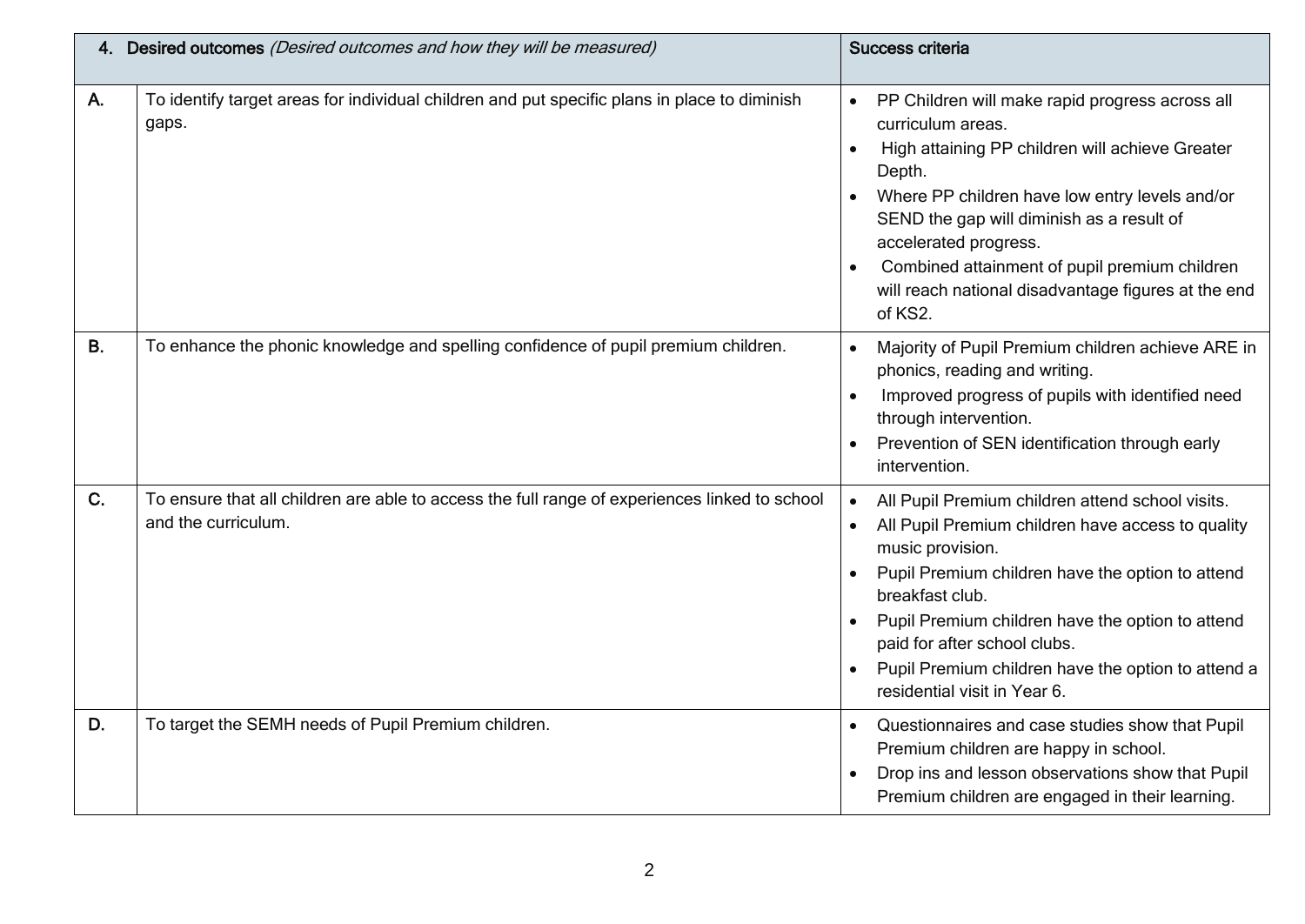|    |                                                             | Pupil Premium children will receive mental health<br>and well-being support where needed.<br>Behavioural incidents for Pupil Premium children<br>will be in line with Non Pupil premium children.<br>Pupil Premium children will demonstrate good<br>emotional resilience and self-regulation skills. |
|----|-------------------------------------------------------------|-------------------------------------------------------------------------------------------------------------------------------------------------------------------------------------------------------------------------------------------------------------------------------------------------------|
| Е. | To improve rates of attendance and ensure good punctuality. | Pupil Premium children's attendance will meet the<br>school's attendance target and be above National<br>comparisons for Pupil Premium children.<br>There will be no PP children with persistent<br>absence.<br>All our PP children will have 100% punctuality.                                       |

|                                                                                                                                                | 5. Planned expenditure                                                                                                                                                                                                                                                                                                                                           |                                                                                                                                                                                                                                                                                                                                                                                                  |                                                                                                                                                                                                                                                                                                                                                                                                           |                      |                                                                                                                                        |  |  |
|------------------------------------------------------------------------------------------------------------------------------------------------|------------------------------------------------------------------------------------------------------------------------------------------------------------------------------------------------------------------------------------------------------------------------------------------------------------------------------------------------------------------|--------------------------------------------------------------------------------------------------------------------------------------------------------------------------------------------------------------------------------------------------------------------------------------------------------------------------------------------------------------------------------------------------|-----------------------------------------------------------------------------------------------------------------------------------------------------------------------------------------------------------------------------------------------------------------------------------------------------------------------------------------------------------------------------------------------------------|----------------------|----------------------------------------------------------------------------------------------------------------------------------------|--|--|
| Academic year                                                                                                                                  | 2020-21                                                                                                                                                                                                                                                                                                                                                          |                                                                                                                                                                                                                                                                                                                                                                                                  |                                                                                                                                                                                                                                                                                                                                                                                                           |                      |                                                                                                                                        |  |  |
| and support whole school strategies                                                                                                            |                                                                                                                                                                                                                                                                                                                                                                  | The three headings below enable schools to demonstrate how they are using the Pupil Premium to improve classroom pedagogy, provide targeted support                                                                                                                                                                                                                                              |                                                                                                                                                                                                                                                                                                                                                                                                           |                      |                                                                                                                                        |  |  |
| Quality of teaching for all: A and B                                                                                                           |                                                                                                                                                                                                                                                                                                                                                                  |                                                                                                                                                                                                                                                                                                                                                                                                  |                                                                                                                                                                                                                                                                                                                                                                                                           |                      |                                                                                                                                        |  |  |
| <b>Desired outcome</b>                                                                                                                         | Chosen action / approach                                                                                                                                                                                                                                                                                                                                         | What is the evidence and rationale<br>for this choice?                                                                                                                                                                                                                                                                                                                                           | How will you ensure it is<br>implemented well?                                                                                                                                                                                                                                                                                                                                                            | <b>Staff</b><br>lead | <b>Budgeted</b><br>costs                                                                                                               |  |  |
| To improve<br>attainment and<br>progress for pupil<br>premium children in<br>areas specific to<br>individuals - reading,<br>writing and maths. | Complete initial data<br>$\bullet$<br>analysis and monitor<br>termly.<br>Subscribe to 'Spelling<br>$\bullet$<br>Shed' to improve levels of<br>pupil/parent engagement<br>and raise attainment<br>through interactive<br>literacy activities.<br>Continue to subscribe to x<br>$\bullet$<br>tables Rock Stars to<br>support improvement of<br>basic maths skills. | <b>Quality First Teaching (EEF High</b><br>$\bullet$<br>Impact)<br>TA Support (EEF prove to have<br>impact if deployed well)<br>Developing effective<br>collaborative learning (EEF<br>moderate impact)<br>Embedding of peer critique.<br>$\bullet$<br>Peer Tutoring (EEF Moderate<br>$\bullet$<br>impact for very low cost)<br>Effective feedback(EEF high<br>$\bullet$<br>impact for low cost) | Increased levels of<br>attainment/progress - All pupil<br>premium children will make<br>good or better progress.<br>Observations completed and<br>$\bullet$<br>best practice fed back to staff.<br>All children will have a<br>$\bullet$<br>Spelling Shed and TT<br>Rockstars login that they can<br>access from home and<br>school.<br>TAs will be deployed to<br>$\bullet$<br>challenge and support and | LC, JS               | O'track £810<br>Coaching (1<br>hour per<br>week-<br>average<br>teacher<br>salary) £1350<br><b>TT Rockstars</b><br>subscription<br>£115 |  |  |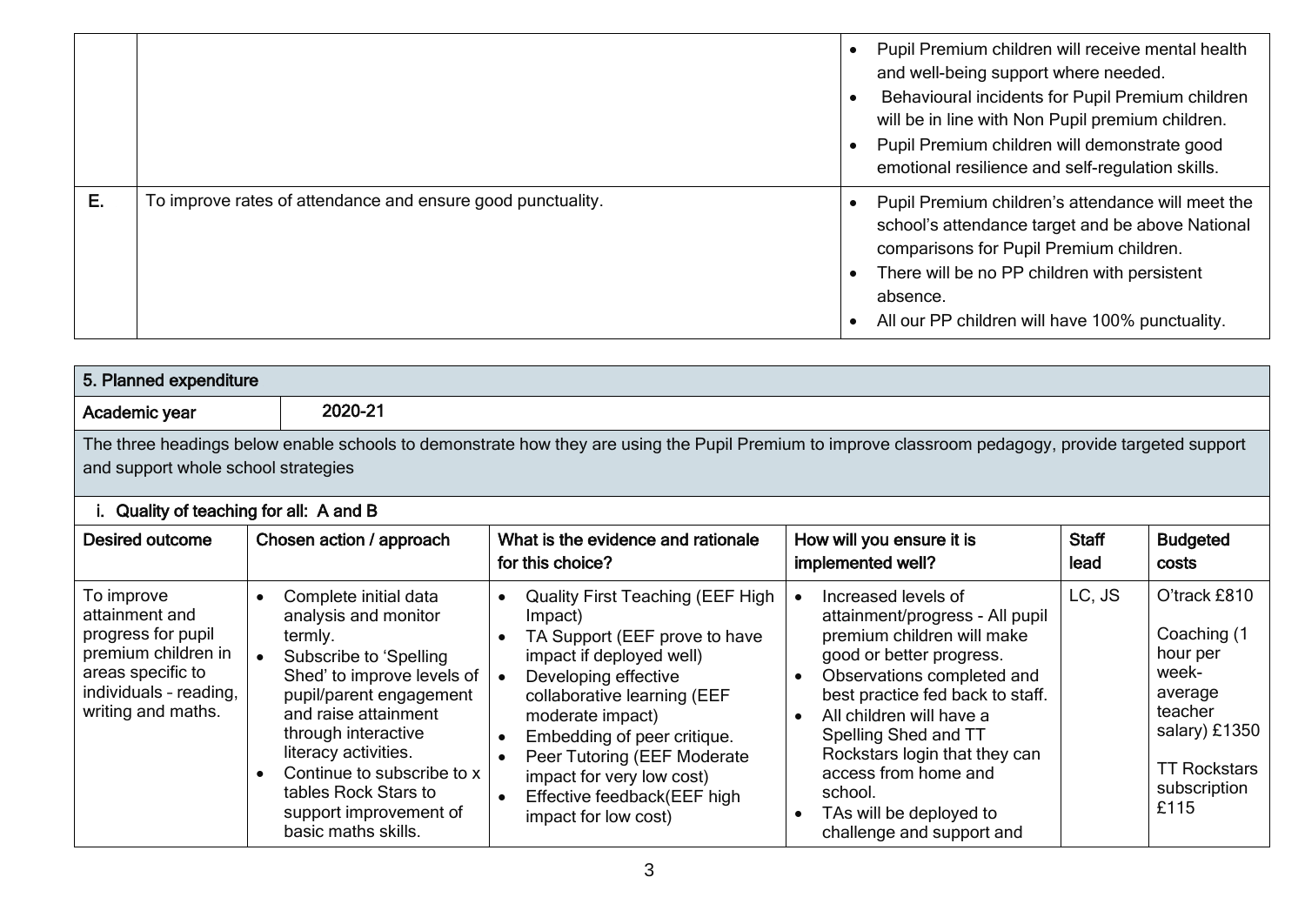| <b>Review of Impact</b>                                                                      |                                                                                                                                                                                                                                                                                                     |                                                                                                                                                                                                                                                                                                                                                                        |                                                                                                                                                                                                                                                                                                    |                 |                                                                                                                                |
|----------------------------------------------------------------------------------------------|-----------------------------------------------------------------------------------------------------------------------------------------------------------------------------------------------------------------------------------------------------------------------------------------------------|------------------------------------------------------------------------------------------------------------------------------------------------------------------------------------------------------------------------------------------------------------------------------------------------------------------------------------------------------------------------|----------------------------------------------------------------------------------------------------------------------------------------------------------------------------------------------------------------------------------------------------------------------------------------------------|-----------------|--------------------------------------------------------------------------------------------------------------------------------|
| Total budgeted cost<br>£9,263                                                                |                                                                                                                                                                                                                                                                                                     |                                                                                                                                                                                                                                                                                                                                                                        |                                                                                                                                                                                                                                                                                                    |                 |                                                                                                                                |
| To provide targeted<br>support for Pupil<br>Premium children<br>through 1:1<br>intervention. | Complete initial data<br>analysis and monitor<br>termly.<br>Meetings between class<br>teachers and TA<br>delivering support.<br>Weekly 1:1 sessions to<br>$\bullet$<br>target specific areas of<br>need.<br>1:1 sessions delivered by<br>$\bullet$<br>teacher                                       | TA Support (EEF prove to have<br>impact if deployed well)<br>Effective feedback(EEF high<br>$\bullet$<br>impact for low cost)                                                                                                                                                                                                                                          | Assessment point pupil<br>progress meetings and data<br>analysis.<br>Increased levels of<br>attainment/progress - All pupil<br>premium children will make<br>good or better progress.                                                                                                              |                 | TA salary<br>£10.34 x 4.5<br>hours per<br>week<br>£1814.67<br>Teacher<br>salary<br>£31.94 x 2<br>hours per<br>week<br>£2491.32 |
| To ensure sustained<br>quality first teaching<br>for PP children in<br>lessons.              | <b>Additional TA coaching</b><br>Further CPD for all staff<br><b>QFT skills embedded</b><br>$\bullet$<br>Lesson studies in school<br>$\bullet$<br>Assessment resources-<br>$\bullet$<br>O'Track.<br>Read write Inc training<br>$\bullet$<br>and resources                                           | <b>Quality First Teaching (EEF High</b><br>Impact)<br>TA Support (EEF prove to have<br>impact if deployed well)<br>Developing effective<br>collaborative learning (EEF<br>moderate impact)<br>Embedding of peer critique.<br>$\bullet$<br>Peer Tutoring (EEF Moderate<br>$\bullet$<br>impact for very low cost)<br>Effective feedback(EEF high<br>impact for low cost) | Monitoring and evaluation<br>$\bullet$<br>Links to individual appraisal<br>objectives.<br>Continued peer coaching with<br>a PP focus.<br>TA coaching and support will<br>$\bullet$<br>be embedded to develop<br>provision for PP children,<br>ensuring strategies are having<br>a positive impact. | LC<br><b>JS</b> | <b>Read Write</b><br>Inc-Daily<br>sessions (1<br>hour in total)<br>£2574<br>TA coaching                                        |
|                                                                                              | Allocation of a TA in<br>every class to support<br>and challenge children of<br>all ability groups and<br>individuals identified.<br>Embed use of peer<br>$\bullet$<br>critique.<br>Embed use of peer<br>$\bullet$<br>tutoring.<br>Monitor the use of the<br>school marking and<br>feedback policy. |                                                                                                                                                                                                                                                                                                                                                                        | this will be evident in teacher's<br>planning and observations.<br>TAs will have a raised<br>awareness of who the pupil<br>premium children are in their<br>classes and how to support<br>them.                                                                                                    |                 | Spelling<br>Shed<br>subscription<br>£108                                                                                       |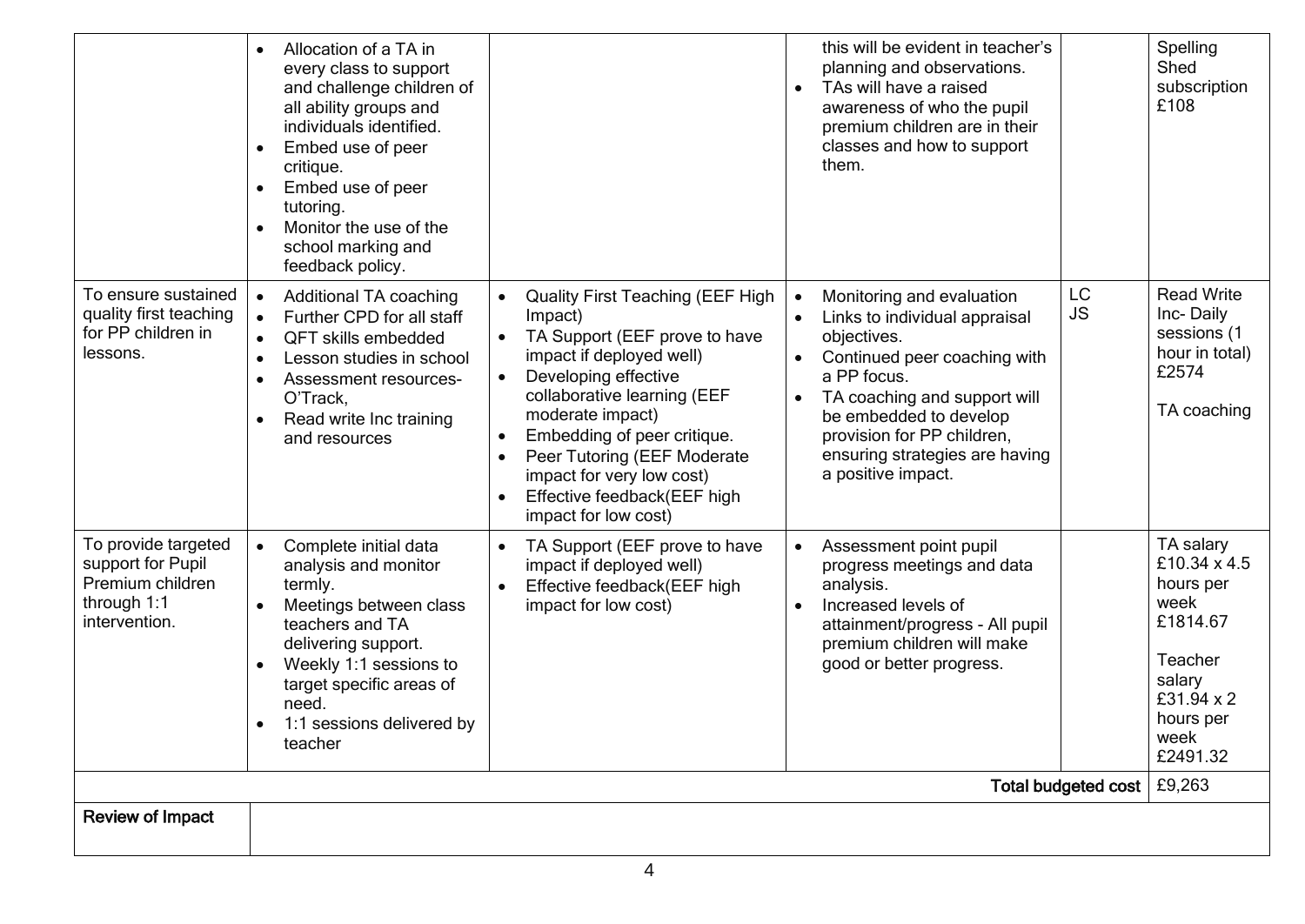| ii. Targeted support A, B, D and E                                                                                                                             |                                                                                                                                                                                                                                                                                                                                                                                                       |                                                                                                                                                                                                                                |                                                                                                                                                                                                             |                      |                                                                                              |  |  |
|----------------------------------------------------------------------------------------------------------------------------------------------------------------|-------------------------------------------------------------------------------------------------------------------------------------------------------------------------------------------------------------------------------------------------------------------------------------------------------------------------------------------------------------------------------------------------------|--------------------------------------------------------------------------------------------------------------------------------------------------------------------------------------------------------------------------------|-------------------------------------------------------------------------------------------------------------------------------------------------------------------------------------------------------------|----------------------|----------------------------------------------------------------------------------------------|--|--|
| <b>Desired outcome</b>                                                                                                                                         | Chosen action / approach                                                                                                                                                                                                                                                                                                                                                                              | What is the evidence and rationale<br>for this choice?                                                                                                                                                                         | How will you ensure it is<br>implemented well?                                                                                                                                                              | <b>Staff</b><br>lead | <b>Budgeted</b><br>costs                                                                     |  |  |
| <b>Pupil Premium</b><br>Children's<br>attendance will meet<br>the school's<br>attendance<br>target and be above<br>national<br>comparisons<br>for PP children. | Attendance officer<br>$\bullet$<br>(through JMAT)<br>$\bullet$<br>Regular targeted support<br>for vulnerable families<br>from the JMAT<br>attendance officer and<br>Headteacher.<br>Measurable targets for<br>success.<br>Termly attendance<br>$\bullet$<br>meetings-LC and AF.<br>Half termly attendance<br>$\bullet$<br>reviews - LC.<br>Structured approach to<br>$\bullet$<br>attendance support. | Good attendance and punctuality<br>$\bullet$<br>are key in raising levels of<br>attainment and progress.<br>The average PP attendance for<br>$\bullet$<br>2018-19 was 94.89 with 2<br>persistent absentees (below<br>$90\%$ ). | Weekly attendance monitoring<br>$\bullet$<br>$-AF$<br>Half-termly attendance review<br>of impact by LC<br>Termly attendance meetings -<br>LC and AF<br>Meetings with JMAT<br>attendance officer             | LC and<br>AF         | AF - 1 hour<br>per day<br>£2268<br>Half termly<br>attendance<br>meeting and<br>audit<br>£121 |  |  |
| <b>There</b><br>will be no Pupil<br>Premium<br>Children with<br>persistent absence.                                                                            | Attendance officer<br>$\bullet$<br>(through JMAT)<br>Regular targeted support<br>for vulnerable families<br>from the JMAT<br>attendance officer and<br>Headteacher.<br>Measurable targets for<br>$\bullet$<br>success.<br>Termly attendance<br>meetings-LC and AF.<br>Half termly attendance<br>$\bullet$<br>reviews - LC.<br>Structured approach to<br>$\bullet$<br>attendance support.              | Good attendance and punctuality<br>$\bullet$<br>are key in raising levels of<br>attainment and progress.<br>The average PP attendance for<br>2018-19 was 94.89 with 2<br>persistent absentees (below<br>$90\%$ ).              | Weekly attendance monitoring<br>$\bullet$<br>- AF<br>Half-termly attendance review<br>$\bullet$<br>of impact by LC<br>Termly attendance meetings -<br>LC and AF<br>Meetings with JMAT<br>attendance officer | LC and<br><b>AF</b>  |                                                                                              |  |  |
| All<br>our Pupil Premium<br>Children will have<br>100%                                                                                                         | Attendance officer<br>$\bullet$<br>(through JMAT)<br>Regular targeted support<br>for vulnerable families                                                                                                                                                                                                                                                                                              | Good attendance and punctuality<br>$\bullet$<br>are key in raising levels of<br>attainment and progress.                                                                                                                       | Weekly attendance monitoring<br>$-AF$<br>Half-termly attendance review<br>of impact by LC                                                                                                                   | LC and<br>AF         |                                                                                              |  |  |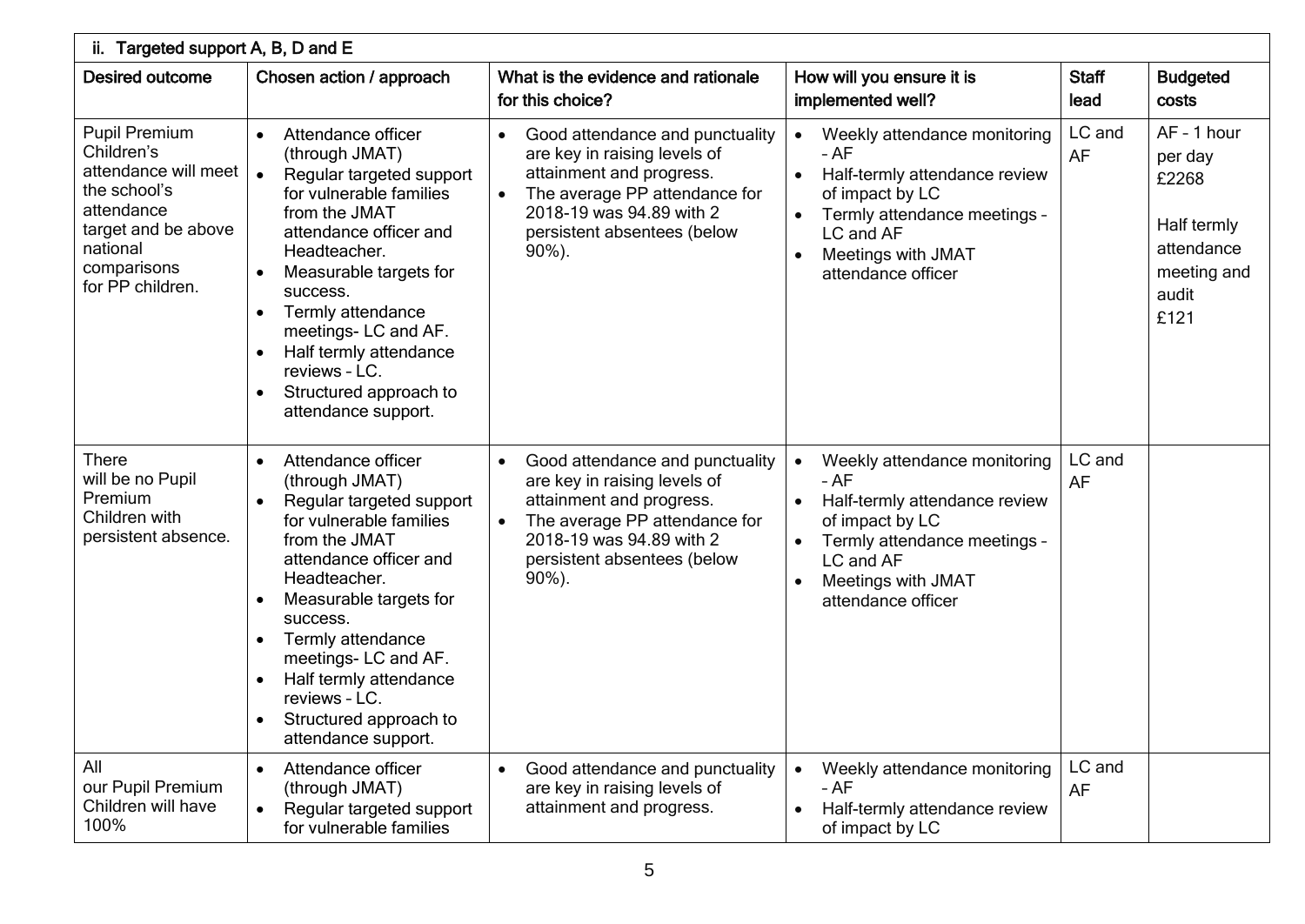| punctuality.                                                                                      | from the JMAT<br>attendance officer and<br>Headteacher.<br>Measurable targets for<br>$\bullet$<br>success.<br>Termly attendance<br>$\bullet$<br>meetings-LC and AF.<br>Half termly attendance<br>reviews - LC.<br>Structured approach to<br>$\bullet$<br>attendance support. | The average PP attendance for<br>2018-19 was 94.89 with 2<br>persistent absentees (below<br>$90\%$ ). | Termly attendance meetings -<br>LC and AF<br>Meetings with JMAT<br>$\bullet$<br>attendance officer                                                                                                                                                                                                                                         |                      |                                                                                                                                                                                                                                      |
|---------------------------------------------------------------------------------------------------|------------------------------------------------------------------------------------------------------------------------------------------------------------------------------------------------------------------------------------------------------------------------------|-------------------------------------------------------------------------------------------------------|--------------------------------------------------------------------------------------------------------------------------------------------------------------------------------------------------------------------------------------------------------------------------------------------------------------------------------------------|----------------------|--------------------------------------------------------------------------------------------------------------------------------------------------------------------------------------------------------------------------------------|
| To enhance the<br>phonic knowledge<br>and spelling<br>confidence of<br>pupil premium<br>children. | Daily phonics teaching for<br>$\bullet$<br>F2, Y1 and Y2 children.<br>Targeted support for KS2<br>$\bullet$<br>children with phonic gaps.<br>Regular interventions for<br>$\bullet$<br>any children who have<br>gaps in their learning.<br>Spelling Shed.<br>$\bullet$       | EEF teaching and learning toolkit<br>$\bullet$<br><b>Hertfordshire Reading Fluency</b><br>Project     | Assessment point pupil<br>$\bullet$<br>progress meetings and data<br>analysis.<br>Review of impact of<br>$\bullet$<br>teaching and learning in<br>phonics/spelling.<br>Monthly RWI audits to support<br>the teaching of the<br>programme and produce<br>action plans.<br><b>SENCO and TA intervention</b><br>to diminish gaps in learning. | LC, JS               | SENCO-<br>time to carry<br>out impact<br>Review of<br>Impact (4hrs<br>x <sub>2</sub><br>assessment<br>points and (4<br>hours $x$ 2)<br>interim<br>monitoring<br>points<br>£510<br>£2,000 -<br>additional<br>R, W, Inc.<br>resources. |
| <b>Total budgeted cost</b>                                                                        |                                                                                                                                                                                                                                                                              |                                                                                                       |                                                                                                                                                                                                                                                                                                                                            |                      |                                                                                                                                                                                                                                      |
| <b>Review of Impact</b>                                                                           |                                                                                                                                                                                                                                                                              |                                                                                                       |                                                                                                                                                                                                                                                                                                                                            |                      |                                                                                                                                                                                                                                      |
| iii. Other approaches: C and E                                                                    |                                                                                                                                                                                                                                                                              |                                                                                                       |                                                                                                                                                                                                                                                                                                                                            |                      |                                                                                                                                                                                                                                      |
| <b>Desired outcome</b>                                                                            | Chosen action / approach                                                                                                                                                                                                                                                     | What is the evidence and rationale<br>for this choice?                                                | How will you ensure it is<br>implemented well?                                                                                                                                                                                                                                                                                             | <b>Staff</b><br>lead | <b>Budgeted</b><br>costs                                                                                                                                                                                                             |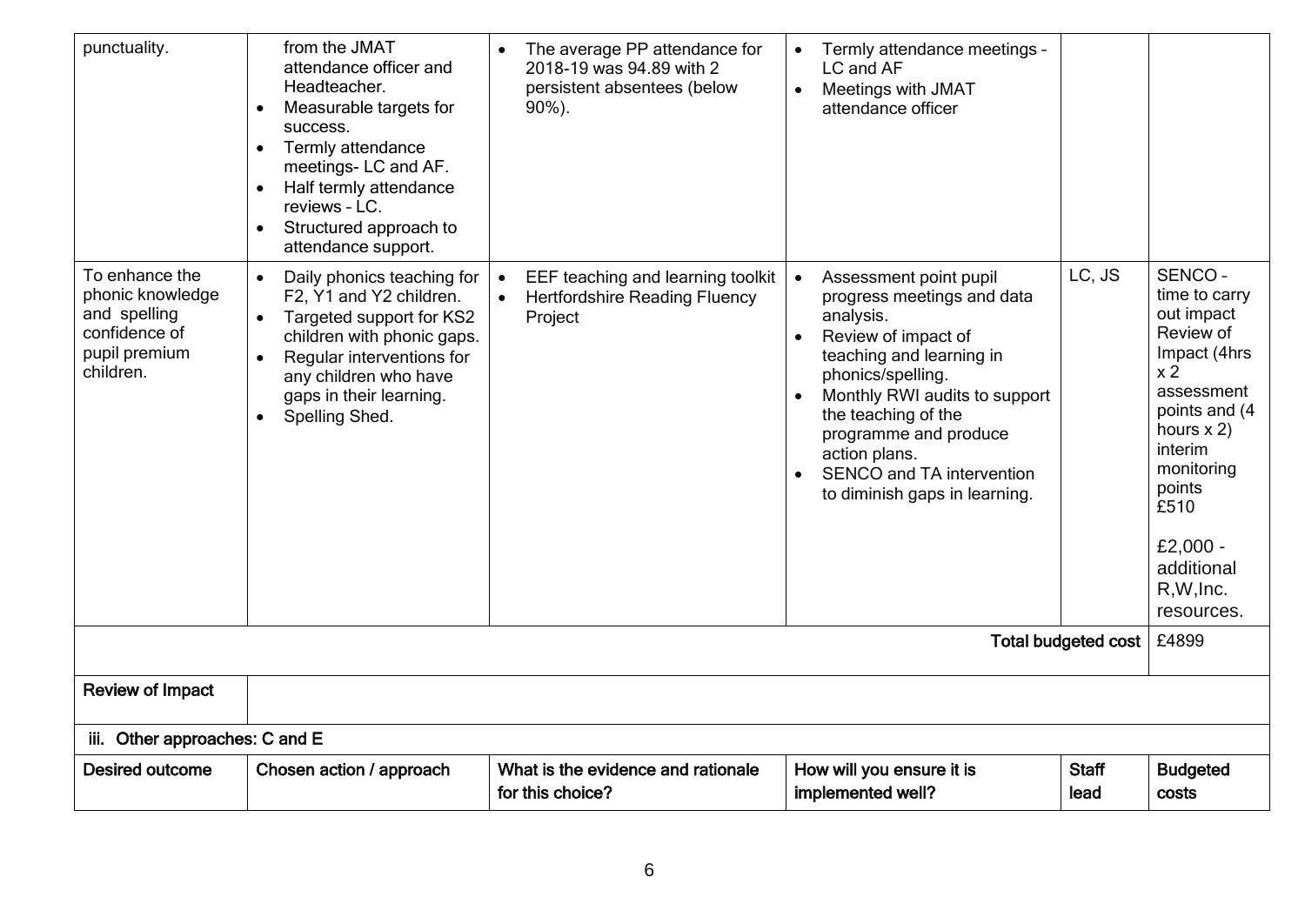| For pupils to feel<br>happy and safe and<br>ready to learn after<br>break and lunch<br>time. | Sports Coach to provide<br>$\bullet$<br>lunch time support for our<br>vulnerable pupils with<br>increased sporting<br>provision.<br><b>Teaching Assistants to</b><br>$\bullet$<br>provide lunch time<br>support for our vulnerable<br>pupils through the use of<br>playground games.<br>Teaching assistant to<br>work in a mentoring<br>capacity with vulnerable<br>children - drop in sessions<br>and timetabled meetings<br>for individuals.                                                                        | Observation<br>$\bullet$<br><b>Behaviour logs</b><br>$\bullet$<br>Pupil voice<br>$\bullet$                                                                 | Regular catch ups with TAs.<br>Mentoring opportunities.<br>Regular pupil voice.<br>Half termly Pupil Progress<br>Meetings.<br>Data Collection.                   | LC                           | £3000 - lunch<br>and break<br>time<br>provision<br>£3226<br>(4 hours per<br>week)<br>Mentoring                  |
|----------------------------------------------------------------------------------------------|-----------------------------------------------------------------------------------------------------------------------------------------------------------------------------------------------------------------------------------------------------------------------------------------------------------------------------------------------------------------------------------------------------------------------------------------------------------------------------------------------------------------------|------------------------------------------------------------------------------------------------------------------------------------------------------------|------------------------------------------------------------------------------------------------------------------------------------------------------------------|------------------------------|-----------------------------------------------------------------------------------------------------------------|
| To promote<br>engagement by<br>addressing social,<br>emotional needs<br>and mental health.   | Luke Mitchell from<br>$\bullet$<br>Positive Regard to<br>develop adult-child<br>relationships in response<br>to millennial need.<br>Adult greeting on the gate<br>and at classroom doors<br>each morning.<br>Reframed behaviour<br>$\bullet$<br>policy based around three<br>core behaviours which<br>are modelled and<br>celebrated - Ready,<br>Respectful, Safe.<br>Assessment point targets<br>$\bullet$<br>for vulnerable children &<br>case study update<br>Drop-ins to monitor the<br>engagement of all pupils. | SEMH needs impact on<br>$\bullet$<br>behaviour and learning.                                                                                               | Assessment point target<br>reviews.<br>Regular drop-ins to monitor<br>the engagement of all pupils.<br>Action plan with regular<br>reviews from Positive Regard. |                              | Behaviour<br>support from<br>Positive<br>Regard £400<br>Behaviour<br>training from<br>Jason<br>Bangbala<br>£800 |
| To support our<br><b>Reception and Year</b><br>1 children in forming<br>positive             | Audit classroom and<br>$\bullet$<br>playground provision<br>Purchase resources to<br>improve classroom and<br>outdoor provision.                                                                                                                                                                                                                                                                                                                                                                                      | Observation<br>$\bullet$<br><b>Behaviour logs</b><br>$\bullet$<br>Pupil voice<br>$\bullet$<br>SEMH needs impact on<br>$\bullet$<br>behaviour and learning. | Learning walks.<br>$\bullet$<br>Mentoring opportunities.<br>Pupil voice.<br>Parental voice.<br>Monitoring of Dojo messages                                       | LC<br><b>NA</b><br><b>JS</b> | £2000                                                                                                           |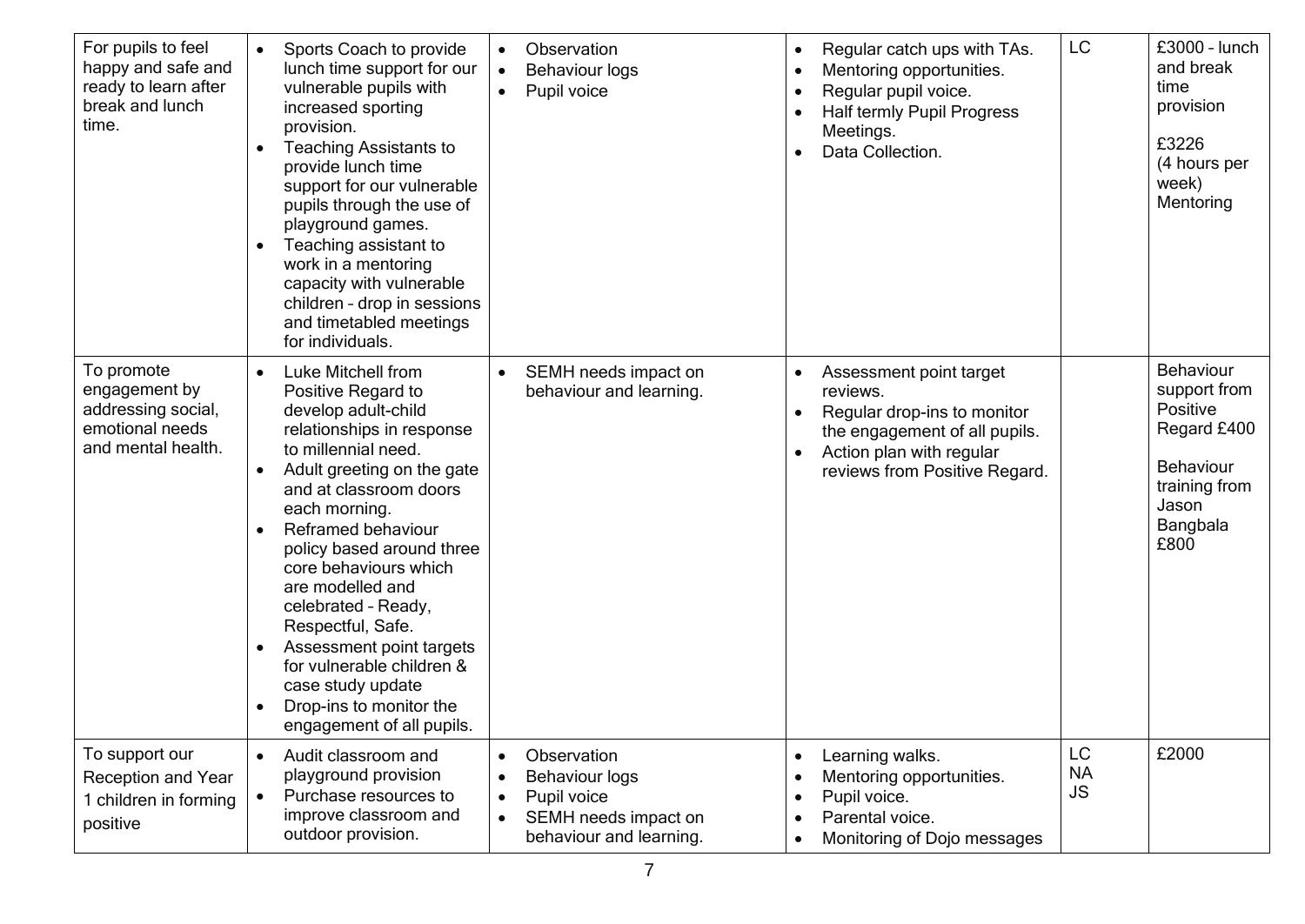| relationships with<br>peers.                                                                                                                                             | Timetable in response to<br>$\bullet$<br>pupils' needs.<br>Allocate staff according to<br>$\bullet$<br>pupils' needs.<br>Parenting support to<br>$\bullet$<br>reinforce boundaries and<br>social skills for pupils.<br>Provide alternatives for<br>$\bullet$<br>pupils who struggle with<br>space, noise and sensory<br>difficulties.                                                                                                       |                                                                                                                             |                                                                                                                                                |                        |                                                              |
|--------------------------------------------------------------------------------------------------------------------------------------------------------------------------|---------------------------------------------------------------------------------------------------------------------------------------------------------------------------------------------------------------------------------------------------------------------------------------------------------------------------------------------------------------------------------------------------------------------------------------------|-----------------------------------------------------------------------------------------------------------------------------|------------------------------------------------------------------------------------------------------------------------------------------------|------------------------|--------------------------------------------------------------|
| Children will<br>demonstrate<br>increased emotional<br>resilience and self-<br>regulation skills.                                                                        | Curriculum is organised<br>around key drivers<br>including aspiration,<br>resilience, faith and<br>collaboration.<br>Curriculum document<br>$\bullet$<br>Dojo messages<br>$\bullet$<br>celebrating drivers being<br>used<br>Teacher trained in<br>$\bullet$<br>emotional well-being<br>Tailored bespoke 'Team<br>$\bullet$<br>Teach' training focusing<br>on positive strategies for<br>managing conflict and de-<br>escalation techniques. | SEMH needs impact on<br>$\bullet$<br>behaviour and learning.                                                                | Learning walks.<br>Mentoring opportunities.<br>Pupil voice.<br>Parental voice.<br>Monitoring of Dojo messages.                                 | <b>LC</b><br><b>JS</b> | £450 Team<br>Teach<br>training                               |
| <b>Pupil Premium</b><br>Children will have<br>the opportunity to<br>complete homework<br>in a supported<br>environment<br>(Lunchtime<br>Sanctuary),<br>reducing anxiety. | To provide support for the<br>completion of homework<br>and offer a range of<br>opportunities during the<br>school day to support the<br>all-round wellbeing of<br>pupils.                                                                                                                                                                                                                                                                  | Observation<br>$\bullet$<br><b>Behaviour logs</b><br>$\bullet$<br>Pupil voice<br>$\bullet$<br>Homework records<br>$\bullet$ | Regular catch ups with staff<br>running the 'sanctuary'.<br>Pupil voice.<br><b>Half termly Pupil Progress</b><br>Meetings.<br>Data Collection. | LC and<br><b>JS</b>    | Teacher<br>salary 2<br>hours x3<br>days per<br>week<br>£6200 |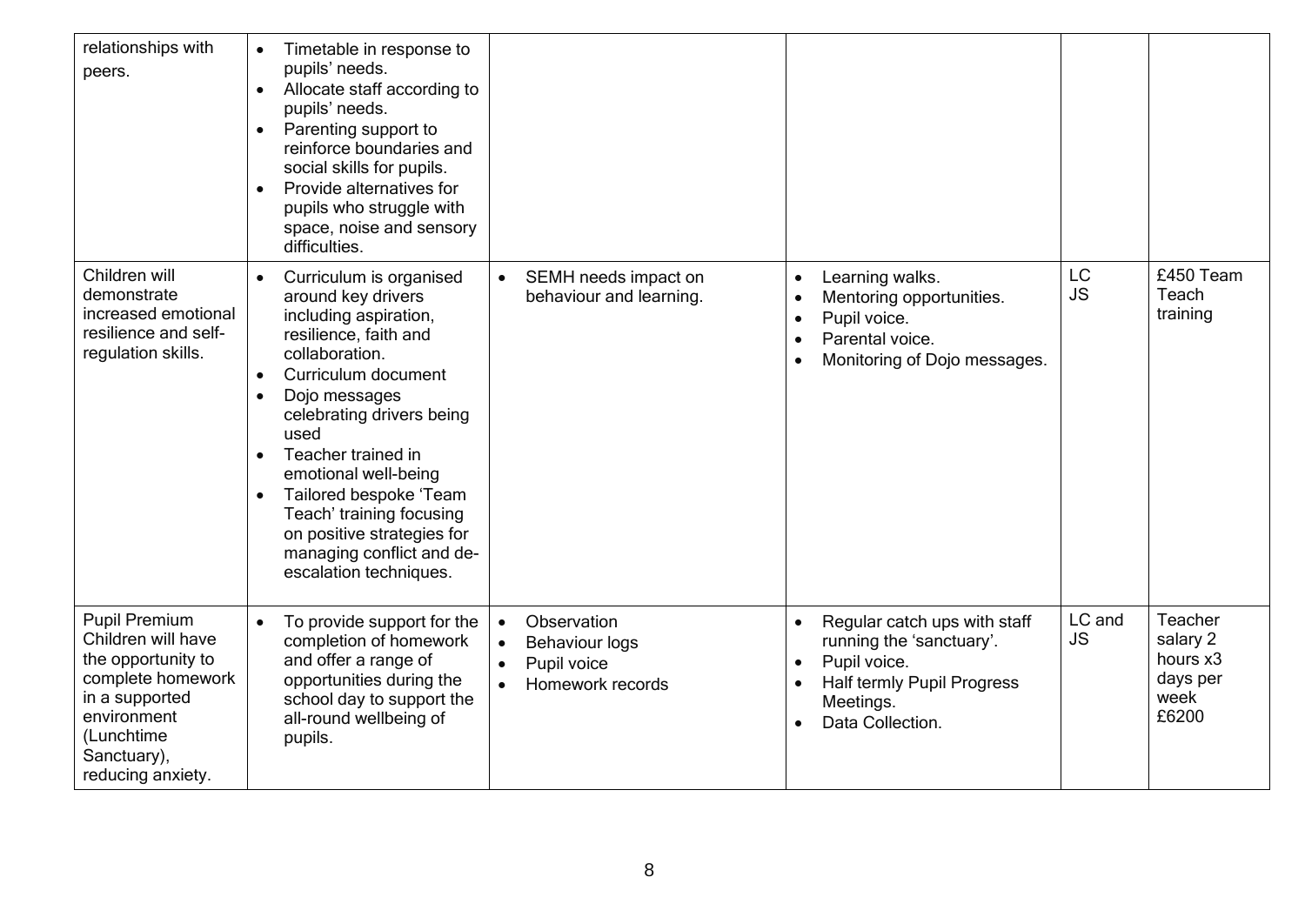| To ensure that all<br>children are able to<br>access the full range<br>of experiences<br>linked to school and<br>the curriculum. | <b>Educational visits linked</b><br>to the curriculum will be<br>subsidised by 50%.<br>Residential visits will be<br>subsidised by school.<br>Offer a free place at<br>$\bullet$<br>breakfast club for any<br>child with attendance<br>below 95% or frequent<br>late incidents.<br>Provide music provision<br>for all children. | Children will be able to engage<br>more readily in school if they<br>have attended all curriculum<br>linked provision and can draw on<br>real-life experience.<br>Children develop resilience and<br>selfconfidence through trying<br>new activities and stretching<br>themselves beyond their comfort<br>zone - this raises aspirations.<br>The Sutton Trust, Parent Power -<br>cultural participation (defined as<br>going to the museum or to<br>musical/theatrical performance),<br>reading habits (how many books<br>the child has, how much they<br>read), and participation in<br>extracurricular activities found<br>largely positive effects of higher<br>levels of cultural capital on<br>education attainment. | All disadvantaged pupils<br>$\bullet$<br>access at least one extra-<br>curricular activity.<br>All Pupil Premium children<br>have access to quality music<br>provision.<br>Pupil Premium children have<br>the option to attend breakfast<br>club and will have a healthy<br>start to the day with breakfast<br>before lessons begin.<br>Pupil Premium children have<br>the option to attend paid for<br>after school clubs.<br>Pupil Premium children have<br>the option to attend a<br>residential visit in Year 6. | LC.                        | £1500  |
|----------------------------------------------------------------------------------------------------------------------------------|---------------------------------------------------------------------------------------------------------------------------------------------------------------------------------------------------------------------------------------------------------------------------------------------------------------------------------|---------------------------------------------------------------------------------------------------------------------------------------------------------------------------------------------------------------------------------------------------------------------------------------------------------------------------------------------------------------------------------------------------------------------------------------------------------------------------------------------------------------------------------------------------------------------------------------------------------------------------------------------------------------------------------------------------------------------------|----------------------------------------------------------------------------------------------------------------------------------------------------------------------------------------------------------------------------------------------------------------------------------------------------------------------------------------------------------------------------------------------------------------------------------------------------------------------------------------------------------------------|----------------------------|--------|
|                                                                                                                                  |                                                                                                                                                                                                                                                                                                                                 |                                                                                                                                                                                                                                                                                                                                                                                                                                                                                                                                                                                                                                                                                                                           |                                                                                                                                                                                                                                                                                                                                                                                                                                                                                                                      | <b>Total budgeted cost</b> | £15963 |
| <b>Review of Impact</b>                                                                                                          |                                                                                                                                                                                                                                                                                                                                 |                                                                                                                                                                                                                                                                                                                                                                                                                                                                                                                                                                                                                                                                                                                           |                                                                                                                                                                                                                                                                                                                                                                                                                                                                                                                      |                            |        |
| Total Spend                                                                                                                      | £30,125                                                                                                                                                                                                                                                                                                                         |                                                                                                                                                                                                                                                                                                                                                                                                                                                                                                                                                                                                                                                                                                                           |                                                                                                                                                                                                                                                                                                                                                                                                                                                                                                                      |                            |        |

|                                                                                                                                                                                            | 6. Review of expenditure |                                                                                         |                                                |                      |                          |  |  |
|--------------------------------------------------------------------------------------------------------------------------------------------------------------------------------------------|--------------------------|-----------------------------------------------------------------------------------------|------------------------------------------------|----------------------|--------------------------|--|--|
| Academic year                                                                                                                                                                              |                          | 2018-19 (19-20 review of impact limited due to COVID – outcomes continuing into 20-21). |                                                |                      |                          |  |  |
| The three headings below enable schools to demonstrate how they are using the Pupil Premium to improve classroom pedagogy, provide targeted support<br>and support whole school strategies |                          |                                                                                         |                                                |                      |                          |  |  |
| iv. Quality of teaching for all                                                                                                                                                            |                          |                                                                                         |                                                |                      |                          |  |  |
| Desired outcome                                                                                                                                                                            | Chosen action / approach | What is the evidence and rationale<br>for this choice?                                  | How will you ensure it is<br>implemented well? | <b>Staff</b><br>lead | <b>Budgeted</b><br>costs |  |  |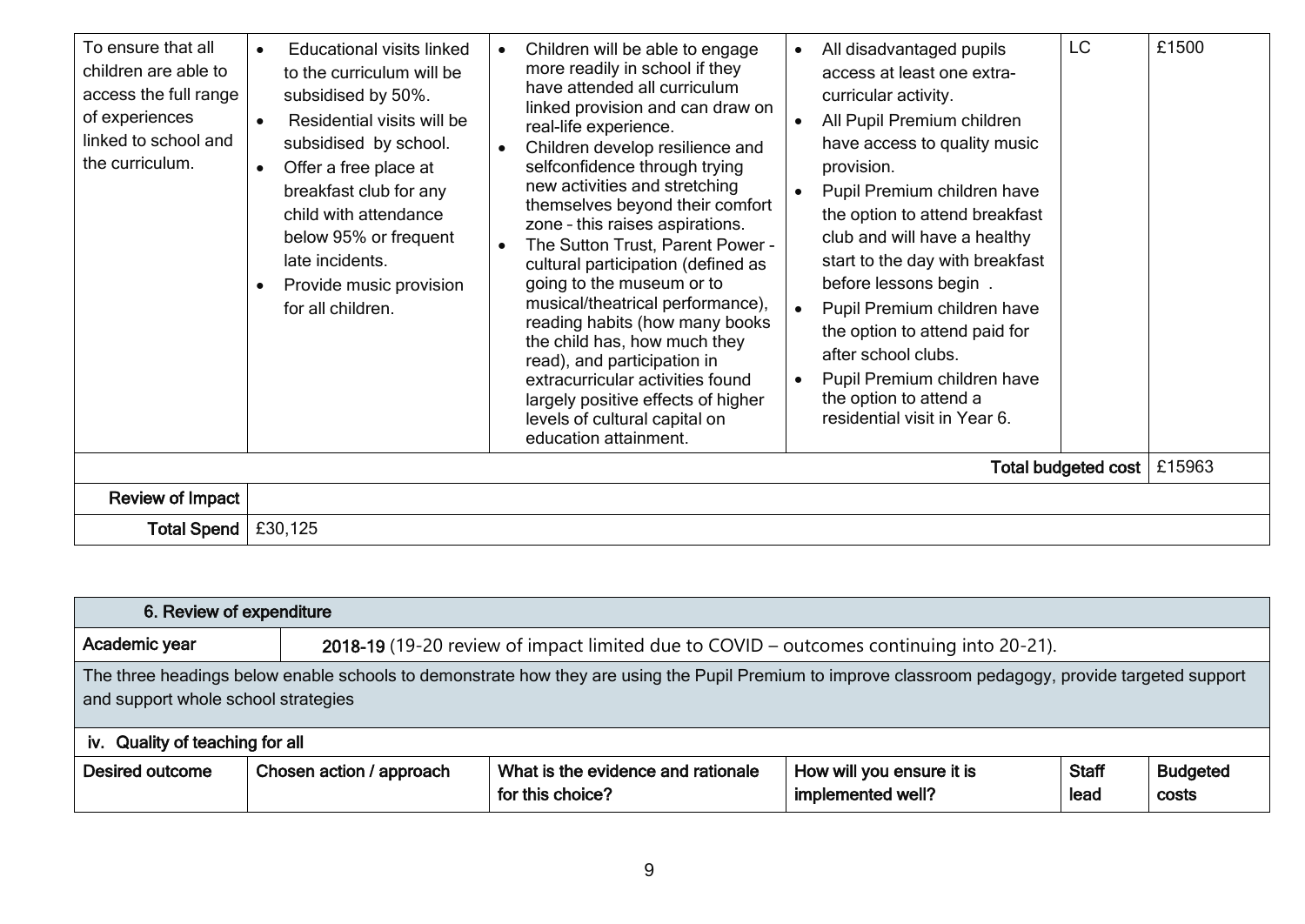| <b>Improved support</b><br>for PP children in<br>lessons                                                                                                                       | TA coaching.<br>CPD for teachers<br>QFT skills developed.<br>Lesson studies in school.<br>Assessment resources-<br>OTrack, academy resources<br>Read write Inc training and<br>resources                                                                                                                                                                                                                                                                                                                                                                                                                                                                                                                                                                                                | <b>Quality First Teaching (EEF</b><br>High Impact)<br>TA Support (EEF prove to<br>have impact if deployed well)<br>Developing effective<br>collaborative learning (EEF<br>moderate impact)<br>Meta-cognition and self-<br>$\overline{\phantom{a}}$<br>regulation (EEF- high impact)<br>Development of peer critique.<br>Effective feedback(EEF high<br>impact for low cost) | - Monitoring and evaluation<br>- Links to individual appraisal<br>objectives.<br>- Peer monitoring with PP focus.<br>- Coaching and support will be<br>offered to develop provision for<br>PP children ensuring strategies<br>are having a positive impact. | LC<br><b>JS</b>      | <b>Read Write</b><br>Inc-Daily 1:1<br>sessions (2)<br>hours in total)<br>£4356<br>O'track £810<br>Coaching (1<br>hour per<br>week-<br>average<br>teacher<br>salary) £1350 |  |
|--------------------------------------------------------------------------------------------------------------------------------------------------------------------------------|-----------------------------------------------------------------------------------------------------------------------------------------------------------------------------------------------------------------------------------------------------------------------------------------------------------------------------------------------------------------------------------------------------------------------------------------------------------------------------------------------------------------------------------------------------------------------------------------------------------------------------------------------------------------------------------------------------------------------------------------------------------------------------------------|-----------------------------------------------------------------------------------------------------------------------------------------------------------------------------------------------------------------------------------------------------------------------------------------------------------------------------------------------------------------------------|-------------------------------------------------------------------------------------------------------------------------------------------------------------------------------------------------------------------------------------------------------------|----------------------|---------------------------------------------------------------------------------------------------------------------------------------------------------------------------|--|
|                                                                                                                                                                                | Total budgeted cost<br>£6516                                                                                                                                                                                                                                                                                                                                                                                                                                                                                                                                                                                                                                                                                                                                                            |                                                                                                                                                                                                                                                                                                                                                                             |                                                                                                                                                                                                                                                             |                      |                                                                                                                                                                           |  |
| <b>Review of Impact</b>                                                                                                                                                        | Teaching staff target PP children effectively in lessons, providing additional support where appropriate e.g. pre-learning tasks, 1:1<br>support during learning, targeted feedback, same day intervention.<br>Learning walks evidence that children are receiving this support, including higher attainers who are targeted for High Risk learning.<br>RWI is fully implemented and results are strong. 1 PP child took the phonics screening check in Y2 and passed it.<br>Coaching is fully embedded in school with teachers engaging in daily professional discussions around teaching and learning.<br>O-Track is used successfully to track PP children's attainment and progress- pupil progress meetings are used effectively for next<br>step targets and bespoke 1:1 support. |                                                                                                                                                                                                                                                                                                                                                                             |                                                                                                                                                                                                                                                             |                      |                                                                                                                                                                           |  |
| v. Targeted support                                                                                                                                                            |                                                                                                                                                                                                                                                                                                                                                                                                                                                                                                                                                                                                                                                                                                                                                                                         |                                                                                                                                                                                                                                                                                                                                                                             |                                                                                                                                                                                                                                                             |                      |                                                                                                                                                                           |  |
| <b>Desired outcome</b>                                                                                                                                                         | Chosen action / approach                                                                                                                                                                                                                                                                                                                                                                                                                                                                                                                                                                                                                                                                                                                                                                | What is the evidence and rationale<br>for this choice?                                                                                                                                                                                                                                                                                                                      | How will you ensure it is<br>implemented well?                                                                                                                                                                                                              | <b>Staff</b><br>lead | <b>Budgeted</b><br>costs                                                                                                                                                  |  |
| <b>Pupil Premium</b><br>Children's<br>attendance will meet<br>the school's<br>attendance<br>target and be above<br>national<br>comparisons<br>for PP children.<br><b>There</b> | Attendance officer (through<br>JMAT)<br>Regular targeted support for<br>vulnerable families from the<br>JMAT attendance officer and<br>Headteacher.<br>Measurable targets for<br>success.<br>Termly attendance meetings.<br>Structured approach to                                                                                                                                                                                                                                                                                                                                                                                                                                                                                                                                      | Good attendance and<br>punctuality are' key' in raising<br>levels of attainment and<br>progress.<br><b>Essex Toolkit</b>                                                                                                                                                                                                                                                    | Weekly and half-termly<br>attendance Review of<br>Impact by the HT and<br>office manager<br>Meetings with JMAT<br>attendance officer                                                                                                                        | LC and<br>AF         | AF - 1 hour<br>per day<br>£2268<br>Half termly<br>attendance<br>meeting and<br>audit<br>£121                                                                              |  |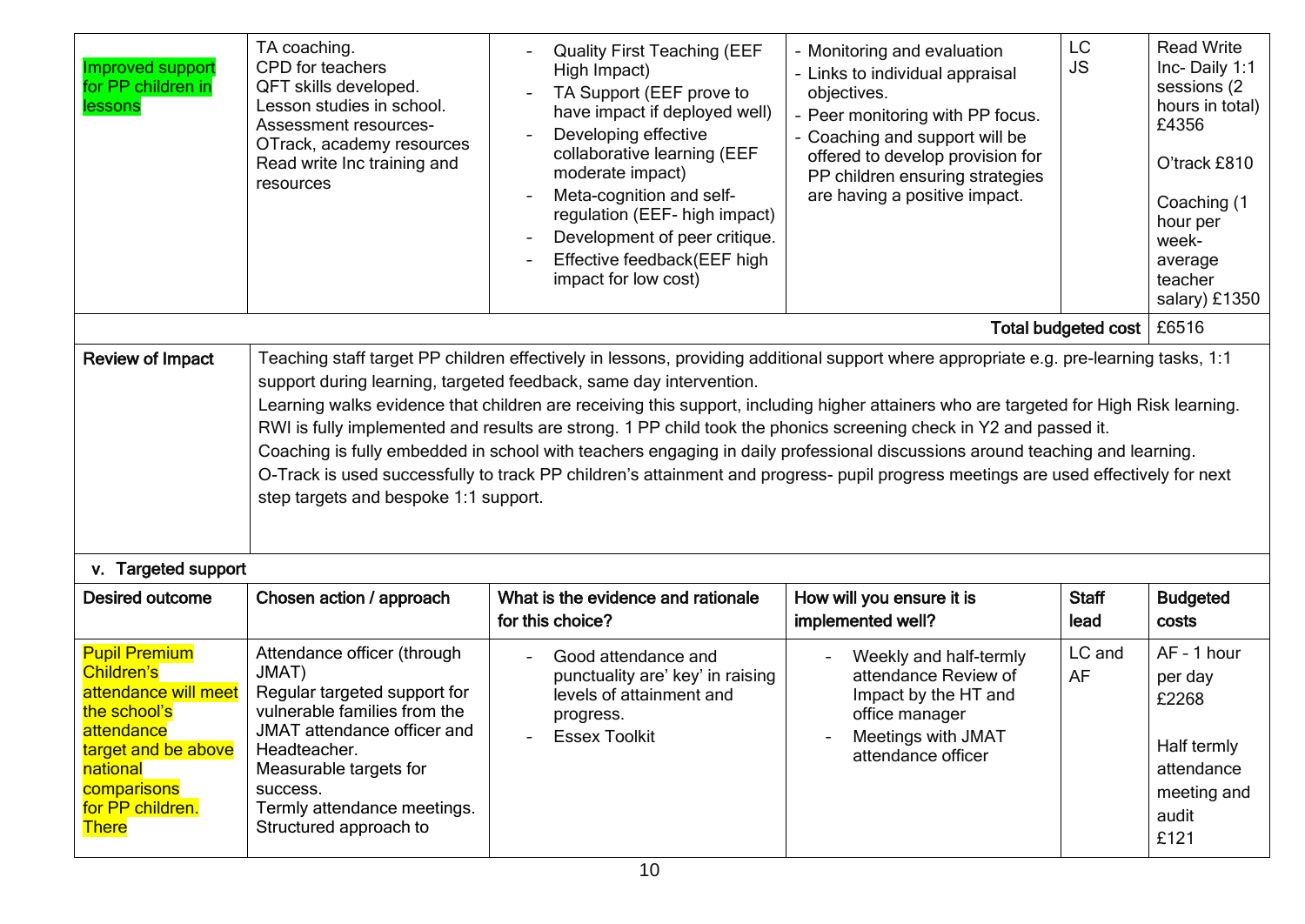| will be no Pupil<br><b>Premium</b><br><b>Children with</b><br>persistent absence.<br>All<br>our Pupil Premium<br><b>Children will have</b><br>$100\%$<br>punctuality. | attendance support.                                                                                                                                                             |                                                                                                                                                                                                                             |                                                                                                                                                                                                                                          |        |                                                                                                                                                                                           |
|-----------------------------------------------------------------------------------------------------------------------------------------------------------------------|---------------------------------------------------------------------------------------------------------------------------------------------------------------------------------|-----------------------------------------------------------------------------------------------------------------------------------------------------------------------------------------------------------------------------|------------------------------------------------------------------------------------------------------------------------------------------------------------------------------------------------------------------------------------------|--------|-------------------------------------------------------------------------------------------------------------------------------------------------------------------------------------------|
| <b>Review of Impact</b>                                                                                                                                               | Individual attendance was as follows:<br>96.01%<br>96.28%<br>96.28%<br>100%<br>98.84%<br>99.47%<br>92.55%<br>98.14%<br>96.28%<br>95.74%<br>88.30%<br>87.23%<br>90.16%<br>93.09% | The average PP attendance for 2018-19 was 94.89 with 2 persistent absentees (below 90%).<br>Those % highlighted indicate cause for concern. Our attendance policy will be revised and families supported in line with this. |                                                                                                                                                                                                                                          |        |                                                                                                                                                                                           |
| To enhance the<br>phonic knowledge<br>and spelling<br>confidence of<br>pupil premium<br>children.                                                                     | Daily phonics teaching for F1,<br>F2, Y1 and Y2 children.<br>Regular interventions for any<br>children who have gaps in<br>their learning.<br>Read Write Inc. Spelling          | - EEF                                                                                                                                                                                                                       | Assessment point teacher<br>impact Review of Impact<br>Assessment point spelling<br>assessments & Review of<br>Impact of<br>teaching and learning in<br>spelling<br><b>SENCO TA intervention</b><br>Review of Impact<br>assessment point | LC, JS | JS - time to<br>carry out<br>impact<br>Review of<br>Impact (2hrs<br>x <sub>4</sub><br>assessment<br>points)<br>£250<br><b>SENCO</b><br>intervention<br>Review of<br>Impact time -<br>£762 |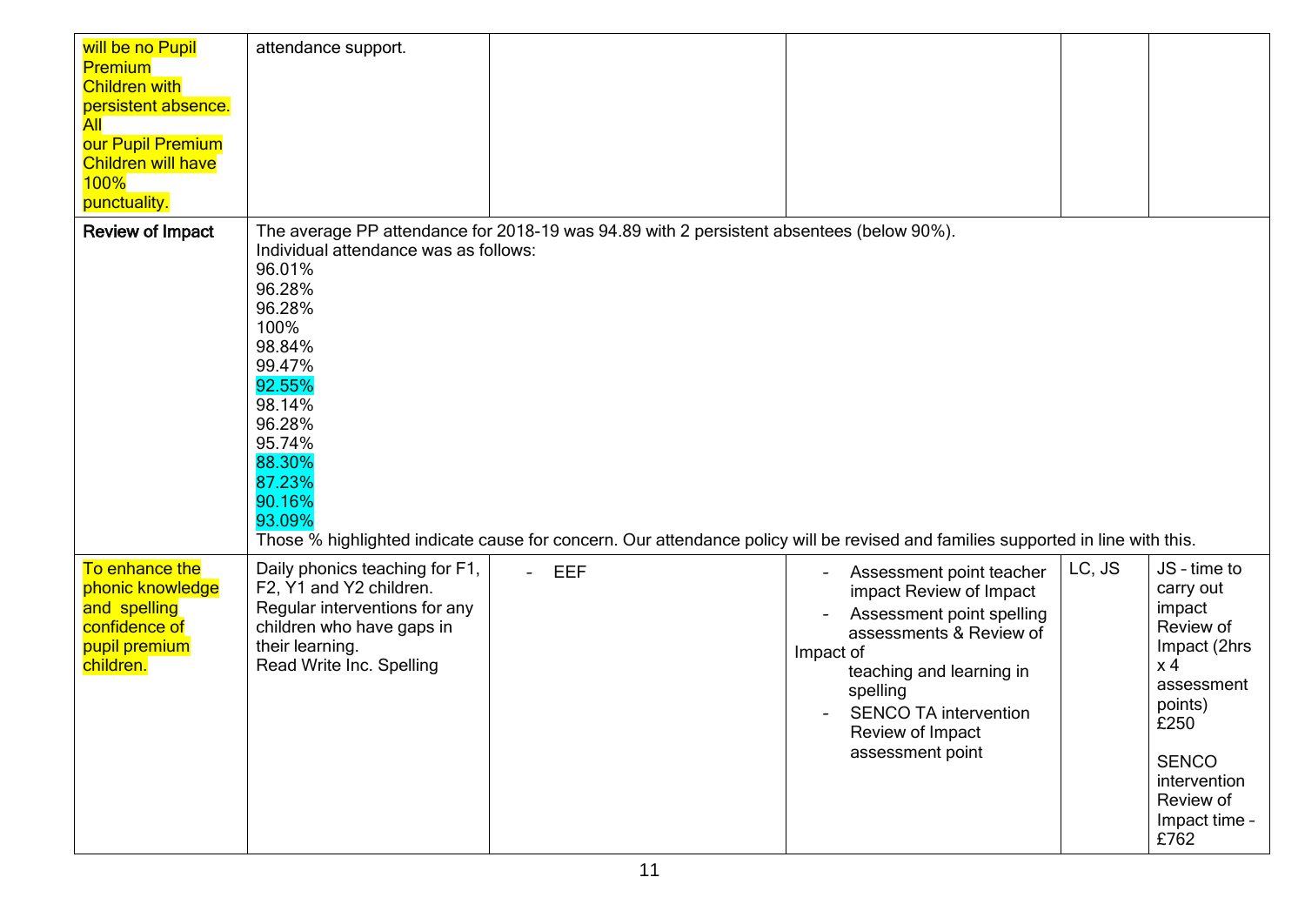| <b>Review of Impact</b>                                                                                                                                                                                                                                   |                                                                                                                                                                                                                                                                                                                                                                                                                                        | SENCO time used effectively to monitor spelling and phonics - pupil progress conversations used to inform teacher next steps for PP |                                                                                               |              | <b>Read Write</b><br>Inc. Spelling<br>online<br>subscription<br>£165 |
|-----------------------------------------------------------------------------------------------------------------------------------------------------------------------------------------------------------------------------------------------------------|----------------------------------------------------------------------------------------------------------------------------------------------------------------------------------------------------------------------------------------------------------------------------------------------------------------------------------------------------------------------------------------------------------------------------------------|-------------------------------------------------------------------------------------------------------------------------------------|-----------------------------------------------------------------------------------------------|--------------|----------------------------------------------------------------------|
|                                                                                                                                                                                                                                                           | children including intervention where needed e.g. phonic 1:1 boosters.<br>1 PP child resat the phonics screening check in Y2 - passed comfortably                                                                                                                                                                                                                                                                                      |                                                                                                                                     |                                                                                               |              |                                                                      |
| <b>Pupil Premium</b><br>Children<br>will have an<br>increased<br>knowledge and<br>understanding of a<br>wider range of<br>vocabulary which<br>contribute towards<br>progress and<br>attainment in<br>reading,<br>writing and<br>mathematical<br>reasoning | Bedrock Vocabulary project<br>will give children exposure to<br>a wider range of vocabulary<br>and children's use of<br>adventurous vocabulary will<br>be enhanced. Support staff in<br>delivering good quality<br>general classroom practice in<br>relation to adventurous<br>vocabulary.                                                                                                                                             | -Bedrock Vocabulary research                                                                                                        | - Observations<br>- Half - Termly Pupil Progress<br>Meetings.<br>- Written reports to Bedrock | LH and<br>HT | No cost                                                              |
| <b>Review of Impact</b>                                                                                                                                                                                                                                   | Vocabulary is strong throughout school as evidenced in learning walks, book trawls and external review from school improvement<br>partner.<br>We will not continue with the Bedrock Vocabulary project as we did not feel it worked well in mixed year group classes.<br>Vocabulary Ninja is fully implemented.<br>Vocabulary banks are displayed in classrooms and children access these independently as evidenced in learning walks |                                                                                                                                     |                                                                                               |              |                                                                      |
| Total budgeted cost   £3566                                                                                                                                                                                                                               |                                                                                                                                                                                                                                                                                                                                                                                                                                        |                                                                                                                                     |                                                                                               |              |                                                                      |
| vi. Other approaches                                                                                                                                                                                                                                      |                                                                                                                                                                                                                                                                                                                                                                                                                                        |                                                                                                                                     |                                                                                               |              |                                                                      |